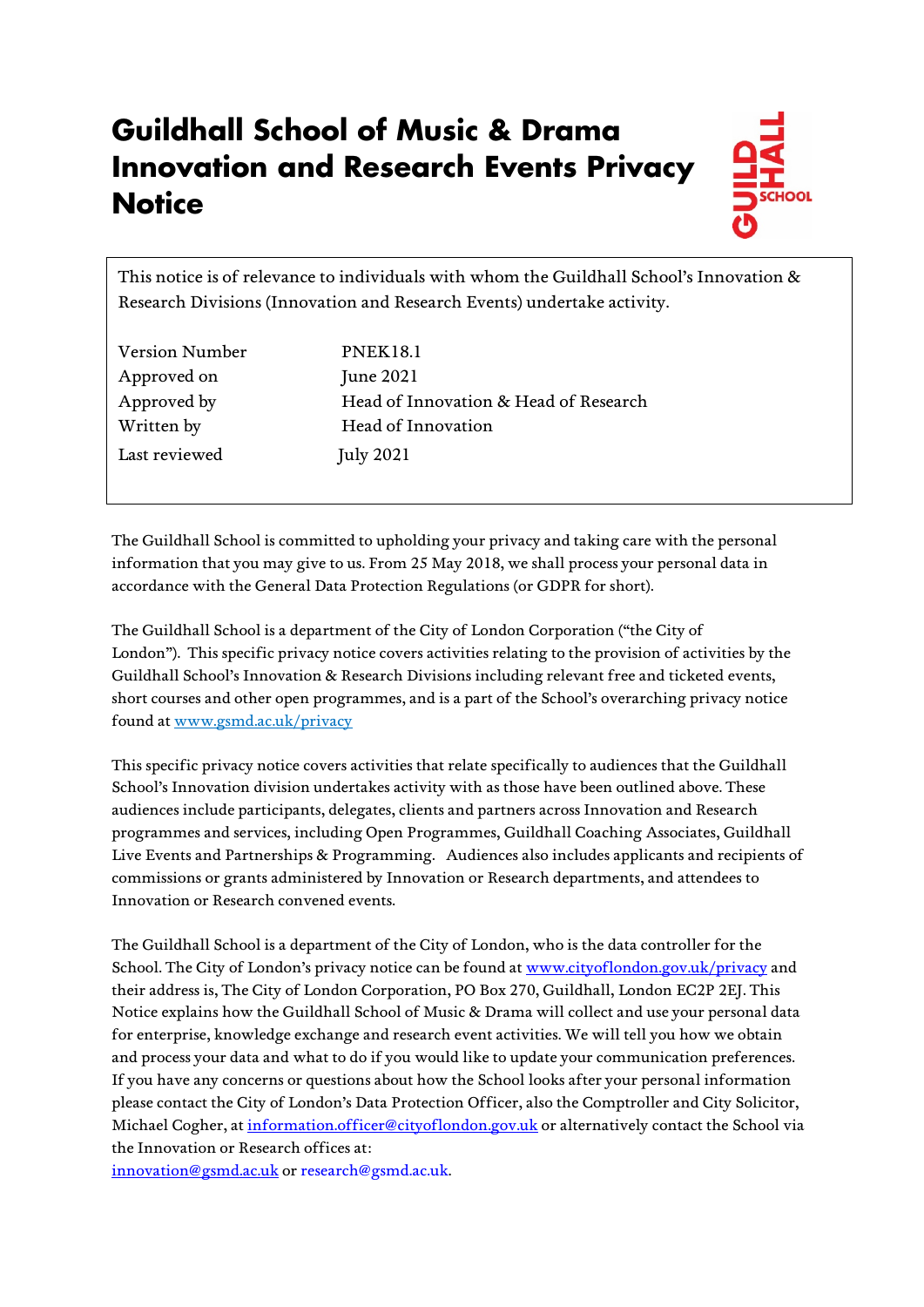## **Why do we need your data and how do we obtain your personal information?**

Guildhall Innovation is a department of the Guildhall School of Music & Drama, contributing to the embedding of the School's world-leading training and artistic expertise to wider society. Guildhall Innovation includes projects from Innovation and Research Events. These may include short courses and continuing professional development programmes, free and ticketed events, conferences and other open access courses and programmes. To continue to do this, we need to know about the people who interact with us, and we want to be able to tell people about the work that we do.

We collect information about you from a number of sources:

When you apply or book to one of our short courses or other open programmes. After you complete a course of study or programme participation, or a cycle of bookings and applications is completed, your information will be transferred to our Innovation data management system from the Student Records system or any other system that has been used to process your booking or application. At that point the Innovation data management system becomes the primary record of your on-going relationship with the School.

You choose to give it to us directly: If you interact with us by joining a mailing list, book a place to a conference, training programme or event, submit an application to a funding scheme or commissioning opportunity, or make any other kind of request via the Innovation office, we will keep a record of this correspondence in our database.

If you give it to us indirectly: If you book a ticket for a Guildhall School event via the Barbican Box Office and ask to be added to our mailing list, your data will be passed to us securely by the Box Office and will be added to the Innovation data management system. The City of London is the data controller for both the Barbican and the Guildhall School; you can find the City of London privacy policy at [www.cityoflondon.gov.uk/privacy](http://www.cityoflondon.gov.uk/privacy)

If you are under 18 we will ask you to confirm that you have your parent/guardian's permission to provide this personal data and, where applicable, to engage in a contractual relationship with the School. If you are under 13 you should not provide us with personal data and should ask your parent guardian to complete any forms on your behalf.

## **What personal data is collected about you?**

Personal data held and processed by the Innovation department may include:

- Biographical information including your name, gender and date of birth
- Contact details and communication preferences such as your address, email and phone number
- Employment details, history and biographies where relevant to our needs
- Your communication preferences
- For short courses attendees and other open programme participants, details of courses and programmes you studied at the School and the year of attendance, including any bursaries or other financial assistance you may have received.
- Registration, booking details and attendance at Guildhall School events, conferences and open programmes.
- Photography and video recordings, including CCTV
- Current areas of interests and hobbies where relevant to our needs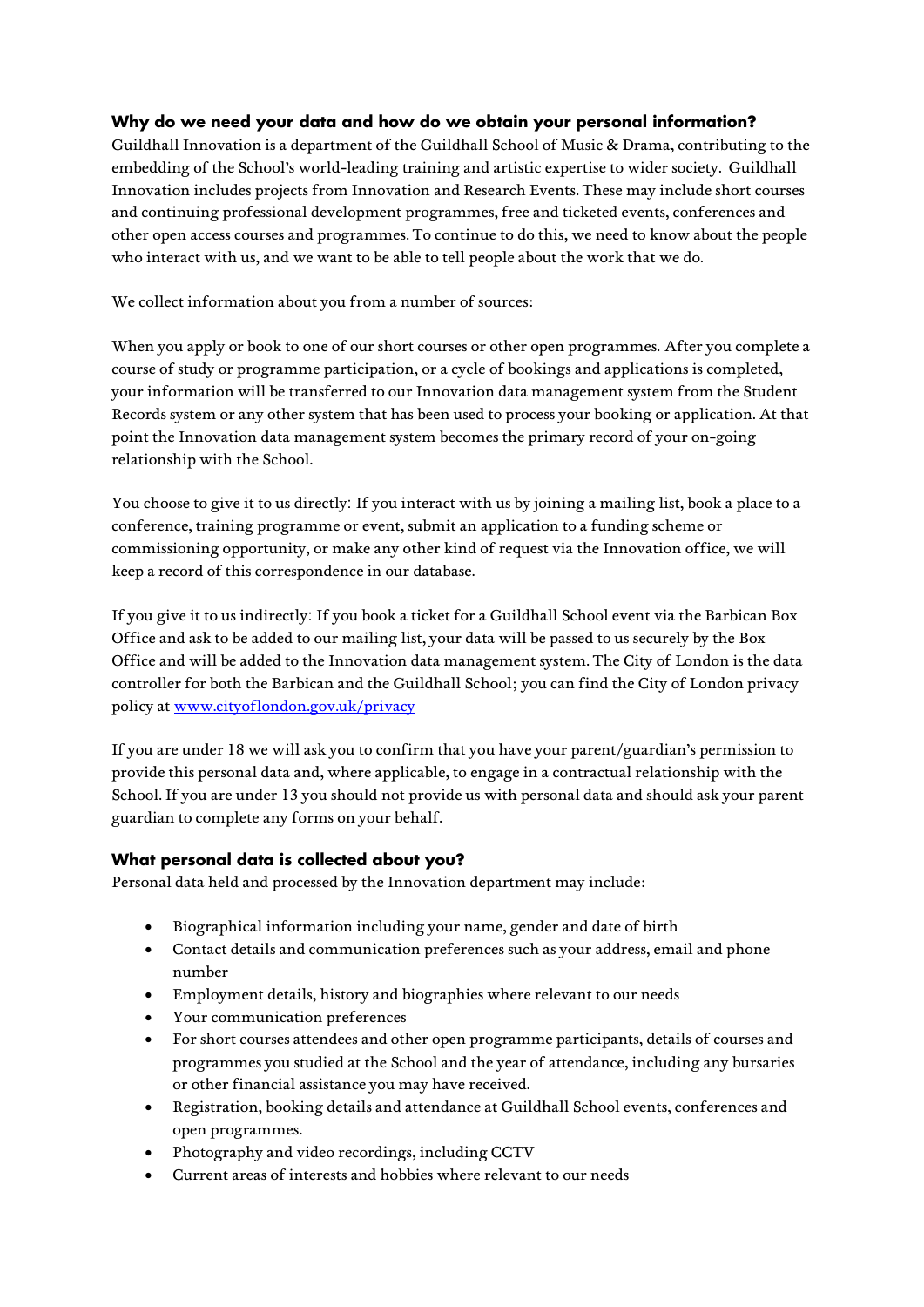- Information from publicly available sources such as media articles
- Family and parent/guardian details where relevant to our needs
- Other special category data where relevant to our needs. These may include ethnicity, nationality, religion, gender, medical history, disability, dietary requirements
- Personal information relating to criminal offences and convictions.

### **Why do we hold your information and what will we use it for?**

We use the data that we hold to inform our activities, so that we can provide you with the best service we can and signpost opportunities to be involved in the vibrant community of the Guildhall School.

Marketing materials that we might share with you include information about upcoming events, courses, performances and other activities. Where you have provided your postal address or telephone number, we may send this information to you by post or by calling your telephone unless you have told us not to. Under the rule of PECR 'soft opt-in' we may also email you this information unless you choose to unsubscribe.

We aim to send you only timely, relevant and appropriate messages. To do this we use your data to help us to understand how to effectively segment our messaging, based on demographic, geographical and social information, and any interests you have told us about. This helps us to produce cost effective and relevant mass communications.

We may in future use your data to group together people who have behaved, or might behave in similar ways. For example, we might find that people who had been to certain events were likely to come to similar events. If this was the case then we might "tag" your record to remind us to include you in invitations to similar events or to assess the likelihood that you might come to another type of event. You have a specific right to ask us not to do this (see below).

We also hold data that is used for the delivery of our services, including for administration purposes, booking and application processing and event management and delivery.

Additionally, we collect social economic data for monitoring purposes to evaluate our services; particular monitoring is undertaken where our activity is linked to widening participation activity and participants so that we can assess our success in delivering accessible services to the widest possible audiences.

#### **Legal basis and legitimate interests**

The law requires us to tell you the legal basis on which we process your data.

Some activities (for example, sending you emails which promote the School's interests) require your consent. If the law requires your consent to process data in a certain way then we will obtain it before carrying out that activity.

Other activities are carried out to fulfil a contract or agreement. If a contract is in place then we will process your data based on that contract.

The law also allows us to process your data if it is in our legitimate interest to do so. We may only do so if we can demonstrate a business need, and so long as your 'interests or your fundamental rights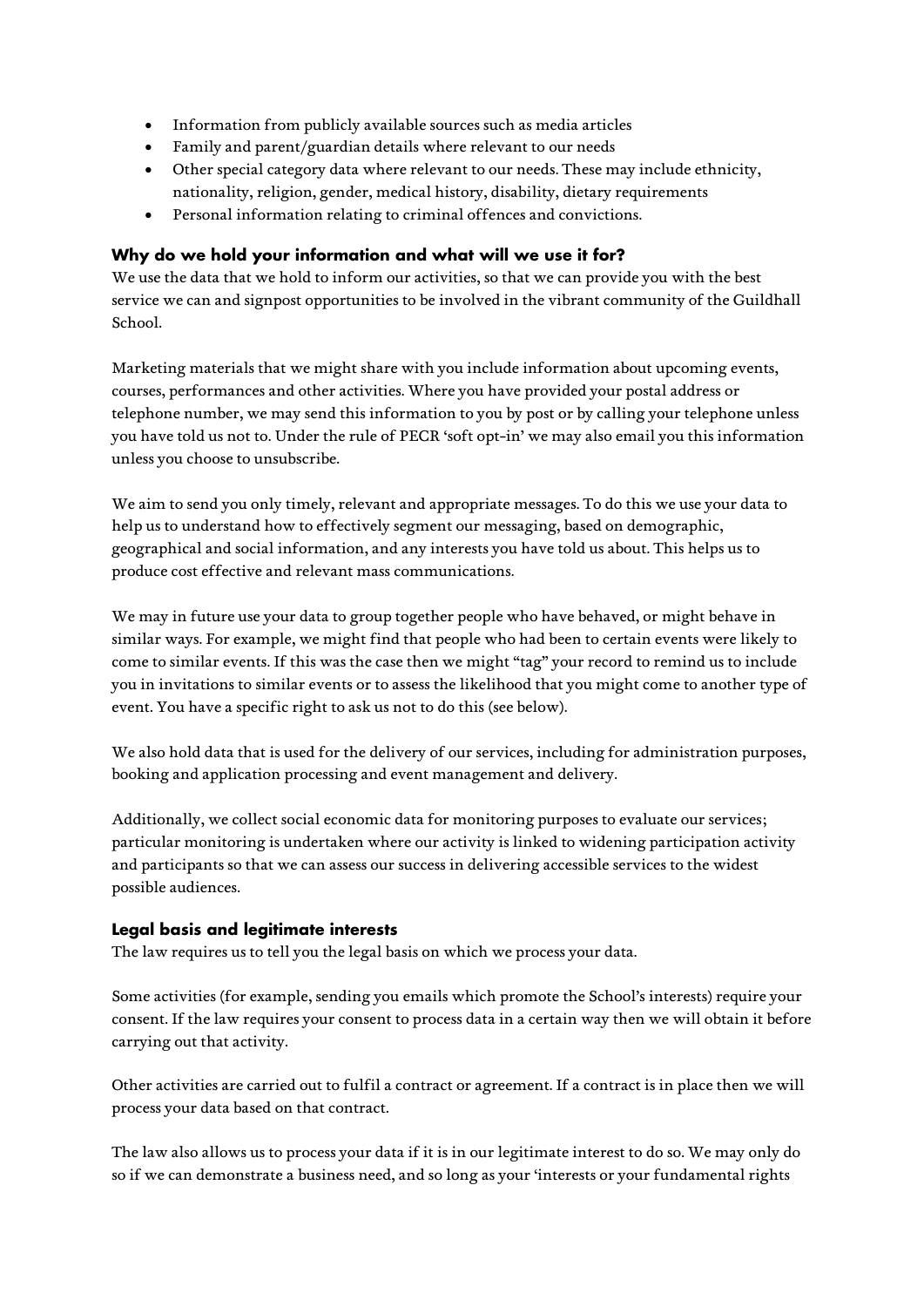and freedoms are not overriding'. Practically speaking, this means we carry out an exercise to check that we will not cause you harm by processing your data, that the processing is not overly intrusive and that we only do so in a way which is described in this privacy notice.

## **How do we keep your information safe?**

The Guildhall School commits to holding your data securely and treating it with sensitivity. The measures we have in place to ensure this include:

- All personal data that we hold is stored in a secure server with appropriate security measures in place.
- All staff with access to this information have completed the City of London Corporation's data protection training.
- All personal data we hold can only be accessed by people who need it to do their job.

## **Do we share your data?**

The Guildhall School will never pass information to third parties except in the following cases outlined below. Under these circumstances, we always make sure that appropriate controls are in place regarding how your data is handled and we will ensure they never use the data for non-Guildhall School of Music & Drama purposes. We will never sell your information to a third party.

Why we would disclose your data:

- We may need to disclose your information if required to by law.
- To external service providers such as data processers/agents on our behalf, to help provide benefits and services. This may include email services to send emails and newsletters, mailing houses to send out postal letters and magazines, and companies to screen names and addresses to help keep addresses up to date. A contract is always in place with a data processor to ensure they only use your data for the purpose we have requested.
- We may share information on our event, course and programme attendees with trusted partners who have signed a privacy agreement with us.

## **How long do we keep your data?**

We will only hold your personal information for as long as it is necessary to fulfil our legal duties or business purposes. We will always try to ensure that the data we hold for you is up to date, reasonable and not excessive. We review our retention periods for personal information on a regular basis. For further information on our retention periods please refer to our retention schedule at [www.gsmd.ac.uk/privacy.](http://www.gsmd.ac.uk/privacy)

## **What are your rights in relation to your data?**

You have a variety of rights in relation to your data. These are as follows:

- Where our use of your data requires consent, you may withdraw this consent at any time.
- Where we rely on our legitimate interest to process data, you may ask us to stop doing so.
- You may request a copy of the data we hold about you.
- If we are carrying out profiling, you may ask us not to do so.
- If you are not satisfied with the way we have processed your data then you can complain to the Office of the Information Commissioner.